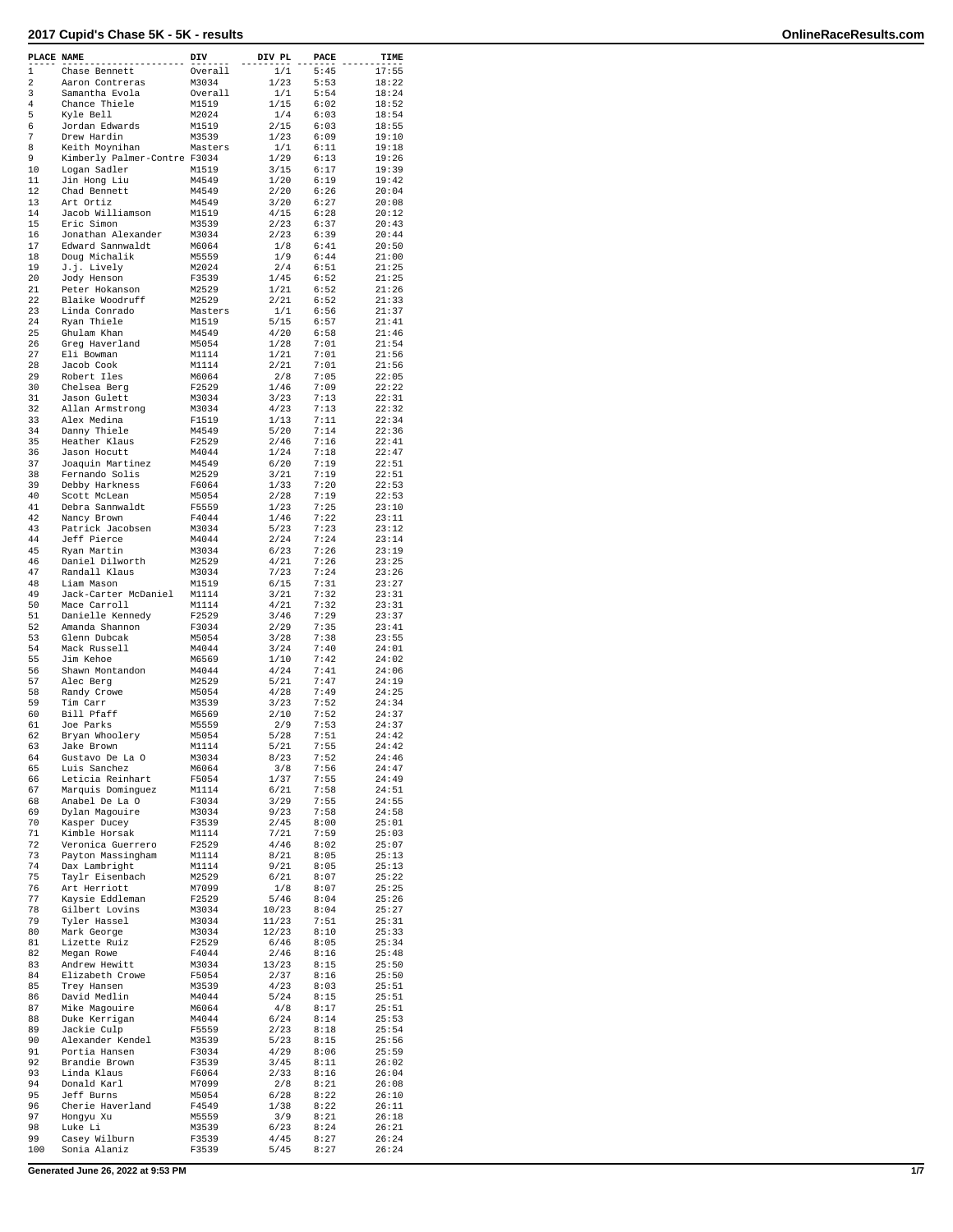| PLACE NAME |                    | DIV   | DIV PL | PACE  | TIME  |
|------------|--------------------|-------|--------|-------|-------|
| 101        | Pat Leone          | M6569 | 3/10   | 8:14  | 26:26 |
| 102        | Mark Odom          | M5054 | 7/28   | 8:26  | 26:27 |
| 103        | Jamie Bradford     | F4044 | 3/46   | 8:24  | 26:27 |
| 104        | Abby Arelland      | F1114 | 1/12   | 8:28  | 26:27 |
|            |                    |       |        |       |       |
| 105        | Mujtaba Khan       | M110  | 1/16   | 8:31  | 26:39 |
| 106        | David Mauldin      | M4044 | 7/24   | 8:34  | 26:48 |
| 107        | Brady Massingham   | M110  | 2/16   | 8:36  | 26:51 |
| 108        | Rebecca Mauldin    | F4044 | 4/46   | 8:35  | 26:51 |
| 109        | Steven Edwa        | M4549 | 7/20   | 8:35  | 26:54 |
| 110        | Tracey Bousquet    | F3539 | 6/45   | 8:36  | 26:56 |
| 111        | Julie Culver       | F5559 | 3/23   | 8:39  | 27:08 |
| 112        | Elaine Atkins      | F4549 | 2/38   | 8:41  | 27:10 |
|            |                    |       |        |       |       |
| 113        | Andrew Phillips    | M1114 | 10/21  | 8:43  | 27:19 |
| 114        | Barb Garrison      | F6064 | 3/33   | 8:45  | 27:22 |
| 115        | Tiffany White      | F3539 | 7/45   | 8:42  | 27:23 |
| 116        | Steve Beneshi      | M5559 | 4/9    | 8:46  | 27:25 |
| 117        | Jake Jansen        | M2529 | 7/21   | 8:46  | 27:27 |
| 118        | Marissa Gibhart    | F1114 | 2/12   | 8:48  | 27:27 |
| 119        | Janet Scholl       | F7099 | 1/10   | 8:47  | 27:28 |
| 120        |                    |       |        | 8:47  | 27:29 |
|            | Lindsey Blake      | F1114 | 3/12   |       |       |
| 121        | Brent Blake        | M4044 | 8/24   | 8:48  | 27:31 |
| 122        | Lynn Moynihan      | F5054 | 3/37   | 8:51  | 27:39 |
| 123        | John Ashworth      | M7099 | 3/8    | 8:52  | 27:43 |
| 124        | Billy Martin       | M6064 | 5/8    | 8:51  | 27:44 |
| 125        | Karen Karl         | F7099 | 2/10   | 8:52  | 27:47 |
| 126        | Jessica Pierce     | F2529 | 7/46   | 8:55  | 27:50 |
| 127        | Brian Dunn         | M5054 | 8/28   | 8:53  | 27:52 |
| 128        |                    | M6569 | 4/10   | 8:56  | 27:56 |
|            | Ted Koy            |       |        |       |       |
| 129        | David Hall         | M2529 | 8/21   | 8:53  | 27:58 |
| 130        | Glydas Cuevas      | F1519 | 2/13   | 8:58  | 28:02 |
| 131        | Teresa Littlefield | F6064 | 4/33   | 8:58  | 28:09 |
| 132        | John Edwards       | M5054 | 9/28   | 9:01  | 28:11 |
| 133        | Brandon Brown      | M1519 | 7/15   | 9:00  | 28:16 |
| 134        | Andrea Henson      | F2529 | 8/46   | 9:03  | 28:18 |
| 135        | Regan Takac        | F5054 | 4/37   | 8:58  | 28:25 |
| 136        |                    |       |        | 8:59  | 28:27 |
|            | Cathy Wilkins      | F4549 | 3/38   |       |       |
| 137        | Britt McGee        | F3034 | 5/29   | 9:11  | 28:42 |
| 138        | Cooper Bryant      | M1114 | 11/21  | 9:07  | 28:43 |
| 139        | Brian Mathis       | M4549 | 8/20   | 9:09  | 28:48 |
| 140        | Kaylie Lindbergh   | F1519 | 3/13   | 9:14  | 28:50 |
| 141        | Keving Canipe      | M4549 | 9/20   | 9:15  | 28:57 |
| 142        | Jahsen Dilger      | M3539 | 7/23   | 9:18  | 29:01 |
| 143        | Teresa Person      | F6064 | 5/33   | 9:16  | 29:02 |
|            |                    |       |        |       |       |
| 144        | Jesse Santos       | M5054 | 10/28  | 9:01  | 29:10 |
| 145        | Edward Oswald      | M6064 | 6/8    | 9:17  | 29:12 |
| 146        | Carah Palmer       | F110  | 1/16   | 9:22  | 29:12 |
| 147        | Arianna Medina     | F1114 | 4/12   | 9:20  | 29:14 |
| 148        | Tadd Phillips      | M3539 | 8/23   | 9:20  | 29:16 |
| 149        | Bryce Roberts      | M1114 | 12/21  | 9:20  | 29:21 |
| 150        | Rebecca Hassel     | F2529 | 9/46   | 9:06  | 29:23 |
| 151        | Sarah Arendas      | F4044 | 5/46   | 9:23  | 29:26 |
| 152        |                    | F2529 | 10/46  | 9:23  | 29:28 |
|            | Lacey Dilworth     |       |        |       |       |
| 153        | John McEntire      | M3539 | 9/23   | 9:26  | 29:30 |
| 154        | Jay McEntire       | M110  | 3/16   | 9:27  | 29:30 |
| 155        | Kristina Lane      | F3539 | 8/45   | 9:26  | 29:36 |
| 156        | Brian Haffner      | M3034 | 14/23  | 9:23  | 29:41 |
| 157        | Renee Hancock      | F4549 | 4/38   | 9:28  | 29:42 |
| 158        | Liam Haffner       | M110  | 4/16   | 9:29  | 29:42 |
| 159        | Kathleen Smith     | F5054 | 5/37   | 9:28  | 29:42 |
| 160        | Alexandre Cervieri | M3539 | 10/23  | 9:26  | 29:44 |
| 161        | Eric Dunhle        | M1519 | 8/15   | 9:23  | 29:45 |
|            |                    |       |        |       |       |
| 162        | John Chawner       | M6569 | 5/10   | 9:23  | 29:46 |
| 163        | Laura Guerrero     | F3034 | 6/29   | 9:25  | 29:47 |
| 164        | Jean Russell       | F5054 | 6/37   | 9:30  | 29:47 |
| 165        | Benjamin Evans     | M2529 | 9/21   | 9:27  | 29:54 |
| 166        | Jaden Michalek     | F1519 | 4/13   | 9:26  | 29:57 |
| 167        | Sean Vella         | M2529 | 10/21  | 9:37  | 30:04 |
| 168        | Greq Lee           | M5559 | 5/9    | 9:36  | 30:07 |
| 169        | Gilbert Lee        | M4044 | 9/24   | 9:40  | 30:09 |
| 170        |                    |       | 11/28  | 9:39  | 30:10 |
|            | Michael Reese      | M5054 |        |       |       |
| 171        | Katie Fuller       | F1519 | 5/13   | 9:39  | 30:10 |
| 172        | Greg Riddle        | M3034 | 15/23  | 9:40  | 30:11 |
| 173        | Gretchen Copeland  | F4044 | 6/46   | 9:40  | 30:24 |
| 174        | Nicole Overbeck    | F2529 | 11/46  | 9:46  | 30:32 |
| 175        | Daimon Barlow      | M110  | 5/16   | 9:48  | 30:37 |
| 176        | Landon Carr        | M110  | 6/16   | 9:49  | 30:37 |
| 177        | Preston Cox        | M2529 | 11/21  | 9:44  | 30:38 |
| 178        | Leslie McDonald    | F3539 | 9/45   | 9:48  | 30:38 |
|            |                    |       |        |       |       |
| 179        | Casey Lane         | M3539 | 11/23  | 9:46  | 30:40 |
| 180        | Sarah Cox          | F2529 | 12/46  | 9:46  | 30:41 |
| 181        | Jim Moore          | M6064 | 7/8    | 9:48  | 30:42 |
| 182        | Alice Hunt         | F6569 | $1/9$  | 9:49  | 30:46 |
| 183        | Yasmina Kadich     | F1114 | 5/12   | 9:52  | 30:53 |
| 184        | Rachel Frey        | F2024 | 1/15   | 9:52  | 30:54 |
| 185        | Jane Daun          | F6064 | 6/33   | 9:53  | 30:55 |
| 186        | David Graves       | M110  | 7/16   | 9:44  | 30:56 |
| 187        | Pam Li             | F4044 | 7/46   | 9:52  | 30:56 |
|            |                    |       |        |       |       |
| 188        | Tiffani Woodruff   | F2529 | 13/46  | 9:52  | 30:56 |
| 189        | Chris Medina       | M4549 | 10/20  | 9:54  | 31:00 |
| 190        | Maria Woods        | F4044 | 8/46   | 9:57  | 31:11 |
| 191        | Brian Vaiculevich  | M3539 | 12/23  | 9:58  | 31:14 |
| 192        | Marisa Lee         | F3034 | 7/29   | 9:59  | 31:18 |
| 193        | Brandon Salazar    | M1519 | 9/15   | 9:53  | 31:20 |
| 194        | Jane Gaytan        | F4549 | 5/38   | 10:00 | 31:24 |
| 195        | Penny Leone        | F6064 | 7/33   | 9:49  | 31:26 |
| 196        | Kip Kruse          | M1114 | 13/21  | 10:04 | 31:30 |
| 197        | Paula Burns        | F4549 | 6/38   | 10:04 | 31:32 |
| 198        |                    | F4044 | 9/46   | 10:02 | 31:33 |
|            | Maria Arellano     |       |        |       |       |
| 199        | Pam Woodruff       | F4549 | 7/38   | 10:08 | 31:43 |
| 200        | Denise Hocutt      | F4044 | 10/46  | 10:11 | 31:47 |

**Generated June 26, 2022 at 9:53 PM 2/7**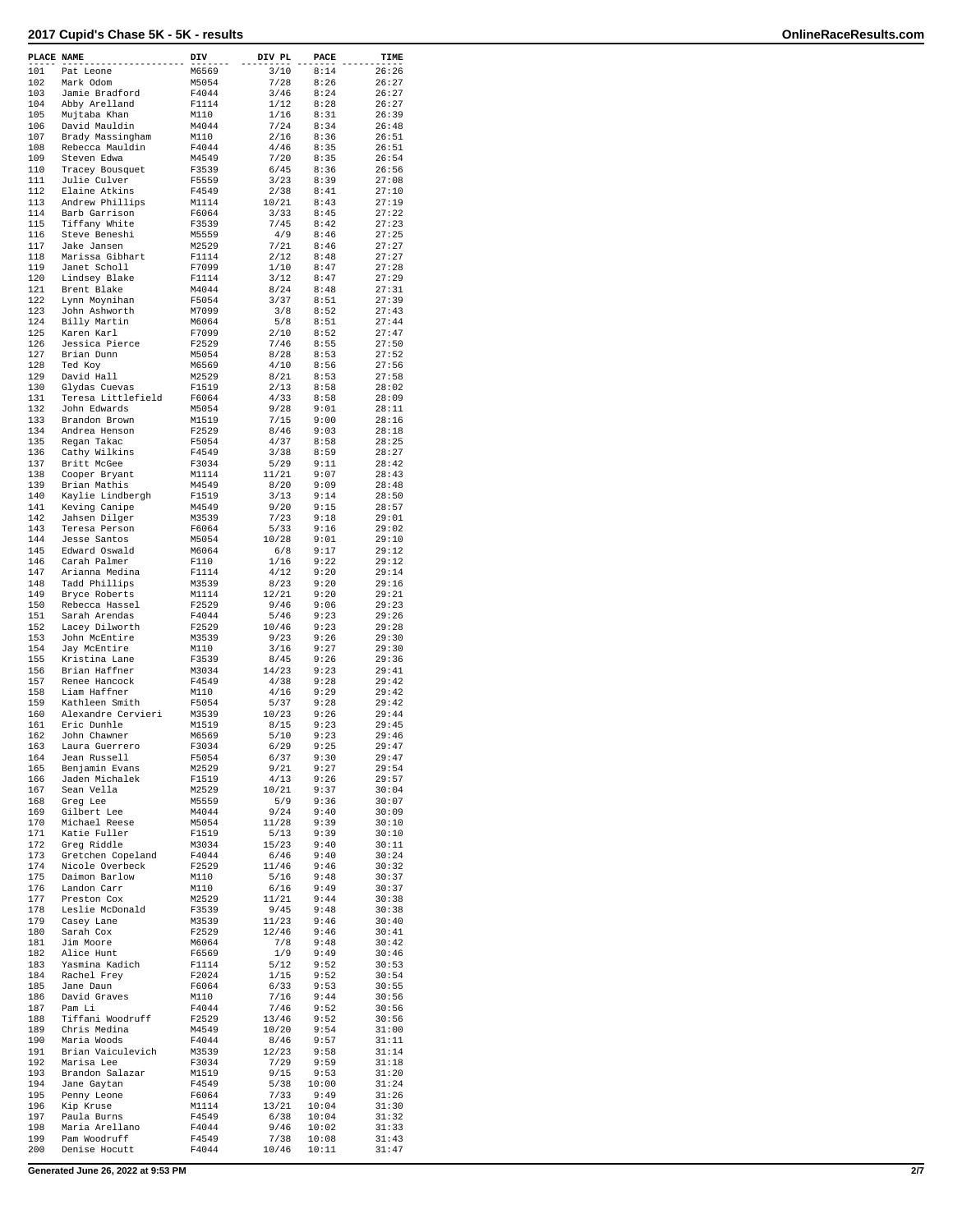| PLACE NAME |                                  | DIV            | DIV PL         | PACE           | TIME           |
|------------|----------------------------------|----------------|----------------|----------------|----------------|
| 201        | Jamie McLean                     | F4549          | 8/38           | 10:10          | 31:48          |
| 202        | Mandy Hastings                   | F4044          | 11/46          | 9:59           | 31:48          |
| 203        | Pete Mireles                     | M5054          | 12/28          | 9:59           | 31:50          |
| 204        | Jackson Daly                     | M3034          | 16/23          | 9:39           | 31:51          |
| 205        | Julie Bryant                     | F3539          | 10/45          | 10:08          | 31:54          |
| 206        | Wayne May                        | M4549          | 11/20          | 10:09          | 31:56          |
| 207        | Cate Berridge                    | F4044          | 12/46          | 10:09          | 31:57          |
| 208        | Brayden Long                     | M1114          | 14/21          | 10:12          | 32:00          |
| 209        | Kelly Griffin-Mercer             | F4549          | 9/38           | 10:07          | 32:03          |
| 210<br>211 | Connie Watson                    | F5054          | 7/37           | 10:15          | 32:03          |
| 212        | Ellen Porter<br>Danny Sebastian  | F2529<br>M5054 | 14/46<br>13/28 | 10:13<br>10:13 | 32:03<br>32:04 |
| 213        | Sharon Larson                    | F6064          | 8/33           | 10:15          | 32:06          |
| 214        | Leticia Sihalla                  | F4549          | 10/38          | 10:11          | 32:10          |
| 215        | Dongmei Xu                       | F5054          | 8/37           | 10:14          | 32:11          |
| 216        | Nancy Kristoferson               | F5054          | 9/37           | 10:16          | 32:13          |
| 217        | Susan Louden                     | F5054          | 10/37          | 10:12          | 32:19          |
| 218        | Patricia Ruckert                 | F6064          | 9/33           | 10:17          | 32:19          |
| 219        | Angie Sebastian                  | F5054          | 11/37          | 10:22          | 32:20          |
| 220        | Tracy Lansing                    | F3539          | 11/45          | 10:12          | 32:21          |
| 221        | Sue Reichert                     | F5054          | 12/37          | 10:17          | 32:23          |
| 222        | Tracy Magouire                   | F2529          | 15/46          | 10:22          | 32:29          |
| 223        | Shannon Doyle                    | F4044          | 13/46          | 10:25          | 32:31          |
| 224        | Kat Eggemeyer                    | F5559          | 4/23           | 10:23          | 32:31          |
| 225        | Dave Zeornes                     | M3539          | 13/23          | 10:25          | 32:40          |
| 226        | Danen Barlow                     | M1114          | 15/21          | 10:28          | 32:49          |
| 227        | Ervina Kady                      | F3539          | 12/45          | 10:26          | 32:51          |
| 228<br>229 | Katherine Kainer<br>Luanne Jones | F6064<br>F6064 | 10/33<br>11/33 | 10:23<br>10:30 | 32:52<br>32:54 |
| 230        | Nathan Densmore                  | M3539          | 14/23          | 10:27          | 32:56          |
| 231        | Lindsey McDaniel                 | F3539          | 13/45          | 10:32          | 33:01          |
| 232        | Jill Canipe                      | F2529          | 16/46          | 10:31          | 33:01          |
| 233        | Allison Smith                    | F2529          | 17/46          | 10:29          | 33:02          |
| 234        | Adrian Jimenez                   | M1519          | 10/15          | 10:29          | 33:04          |
| 235        | Victor Hugo Viramontes M2529     |                | 12/21          | 10:30          | 33:07          |
| 236        | Diane Lionts                     | F4549          | 11/38          | 10:29          | 33:15          |
| 237        | Scott Shorey                     | M4549          | 12/20          | 10:31          | 33:24          |
| 238        | Niki Ross                        | F2529          | 18/46          | 10:41          | 33:29          |
| 239        | Marissa Breakey                  | F2024          | 2/15           | 10:33          | 33:30          |
| 240        | Kacee Lambright                  | F4044          | 14/46          | 10:43          | 33:34          |
| 241        | Bobby Cruz                       | M2529          | 13/21          | 10:36          | 33:36          |
| 242        | Robert Murray                    | M4044          | 10/24          | 10:46          | 33:37          |
| 243        | Clark Young                      | M7099          | 4/8            | 10:47          | 33:40          |
| 244        | Janice Roberts                   | F4044          | 15/46          | 10:44          | 33:45          |
| 245        | Joshua Roberts                   | M110           | 8/16<br>12/38  | 10:45          | 33:46          |
| 246<br>247 | Sylvie Witten<br>Leigh Dubcak    | F4549<br>F1519 | 6/13           | 10:44<br>10:47 | 33:46<br>33:47 |
| 248        | Bradley Washington               | M3034          | 17/23          | 10:38          | 33:52          |
| 249        | Marissa Washington               | F3034          | 8/29           | 10:38          | 33:53          |
| 250        | Dalena Wadle                     | F4549          | 13/38          | 10:42          | 33:57          |
| 251        | Casey Scheler                    | F3539          | 14/45          | 10:42          | 33:57          |
| 252        | Ana Shed                         | F2529          | 19/46          | 10:49          | 34:07          |
| 253        | Trent McGann                     | M1114          | 16/21          | 10:58          | 34:12          |
| 254        | Brian Henson                     | M2529          | 14/21          | 10:58          | 34:17          |
| 255        | Daniel Nayle                     | M110           | 9/16           | 11:02          | 34:24          |
| 256        | Roger Henson                     | M110           | 10/16          | 11:02          | 34:25          |
| 257        | Crystie Ham                      | F5054          | 13/37          | 11:01          | 34:27          |
| 258        | Thomas Yacopino                  | M2529          | 15/21          | 11:03          | 34:28          |
| 259        | Annie Medina                     | F4549          | 14/38          | 11:01          | 34:31          |
| 260        | Jennifer Cortopassi              | F3034          | 9/29           | 10:54          | 34:37          |
| 261        | Cindy Proctor                    | F5054          | 14/37          | 11:03          | 34:47          |
| 262<br>263 | Klara White<br>Lauren McKinney   | F4044<br>F3539 | 16/46<br>15/45 | 11:06<br>11:03 | 34:48<br>34:52 |
| 264        |                                  | M3539          | 15/23          | 11:08          | 34:53          |
| 265        | Kenny Kant<br>Leigh Petersen     | F3539          | 16/45          | 11:07          | 34:53          |
| 266        | Laura Wilson                     | F3539          | 17/45          | 11:07          | 34:54          |
| 267        | David Pussman                    | M5054          | 14/28          | 11:07          | 34:55          |
| 268        | Elizabeth Bailey                 | F3539          | 18/45          | 10:59          | 34:56          |
| 269        | Toni Gonzales                    | F4044          | 17/46          | 11:09          | 34:57          |
| 270        | Ana Merz                         | F3539          | 19/45          | 11:11          | 35:02          |
| 271        | Muriel Taylor                    | F4549          | 15/38          | 11:08          | 35:14          |
| 272        | Shaina Singh                     | F3034          | 10/29          | 11:16          | 35:14          |
| 273        | Kevin Given                      | M4549          | 13/20          | 11:08          | 35:16          |
| 274        | Trish Long                       | F3539          | 20/45          | 11:15          | 35:16          |
| 275        | Becky May                        | F4549          | 16/38          | 11:16          | 35:27          |
| 276        | Katy Thaler                      | F2529          | 20/46          | 11:17          | 35:30          |
| 277<br>278 | Philip Burger<br>Paula Guerrero  | M7099<br>F3539 | 5/8<br>21/45   | 11:25<br>11:25 | 35:46<br>35:49 |
| 279        | Sarah Cox                        | F2529          | 21/46          | 11:23          | 35:49          |
| 280        | Glenn Dishong                    | M5559          | 6/9            | 11:27          | 35:55          |
| 281        | Tom Costa                        | M5054          | 15/28          | 11:11          | 35:57          |
| 282        | Lucas Case                       | M110           | 11/16          | 11:29          | 36:00          |
| 283        | Dylan Frank                      | M1114          | 17/21          | 11:29          | 36:02          |
| 284        | Abby Mason                       | F1114          | 6/12           | 11:33          | 36:07          |
| 285        | Gavin Massingham                 | M1519          | 11/15          | 11:33          | 36:11          |
| 286        | Catherine Ellis                  | F3539          | 22/45          | 11:34          | 36:12          |
| 287        | Teri Mason                       | F4549          | 17/38          | 11:35          | 36:14          |
| 288        | Logan Joens                      | F1114          | 7/12           | 11:35          | 36:14          |
| 289        | Gabriela Oliveira                | F3034          | 11/29          | 11:33          | 36:17          |
| 290        | Jeffery Bradford                 | M4044          | 11/24          | 11:36          | 36:26          |
| 291        | Janae Pierce                     | F4044          | 18/46          | 11:38          | 36:27          |
| 292        | Joe Huerta                       | M6569          | 6/10           | 11:33          | 36:29          |
| 293        | Gary Halko                       | M6569          | 7/10           | 11:41          | 36:47          |
| 294<br>295 | Elizabeth Wirtz<br>Damion Watts  | F4044<br>M4549 | 19/46<br>14/20 | 11:42<br>11:45 | 36:48<br>36:53 |
| 296        | Kimberly Giganti                 | F3539          | 23/45          | 11:37          | 36:54          |
| 297        | Margaret Wolter                  | F4044          | 20/46          | 11:40          | 36:59          |
| 298        | Garland Tillman                  | M4044          | 12/24          | 11:53          | 37:03          |
| 299        | Godfrey Baldwin                  | M7099          | 6/8            | 11:35          | 37:03          |
| 300        | Korin Hardt                      | F4044          | 21/46          | 11:49          | 37:09          |
|            |                                  |                |                |                |                |

**Generated June 26, 2022 at 9:53 PM 3/7**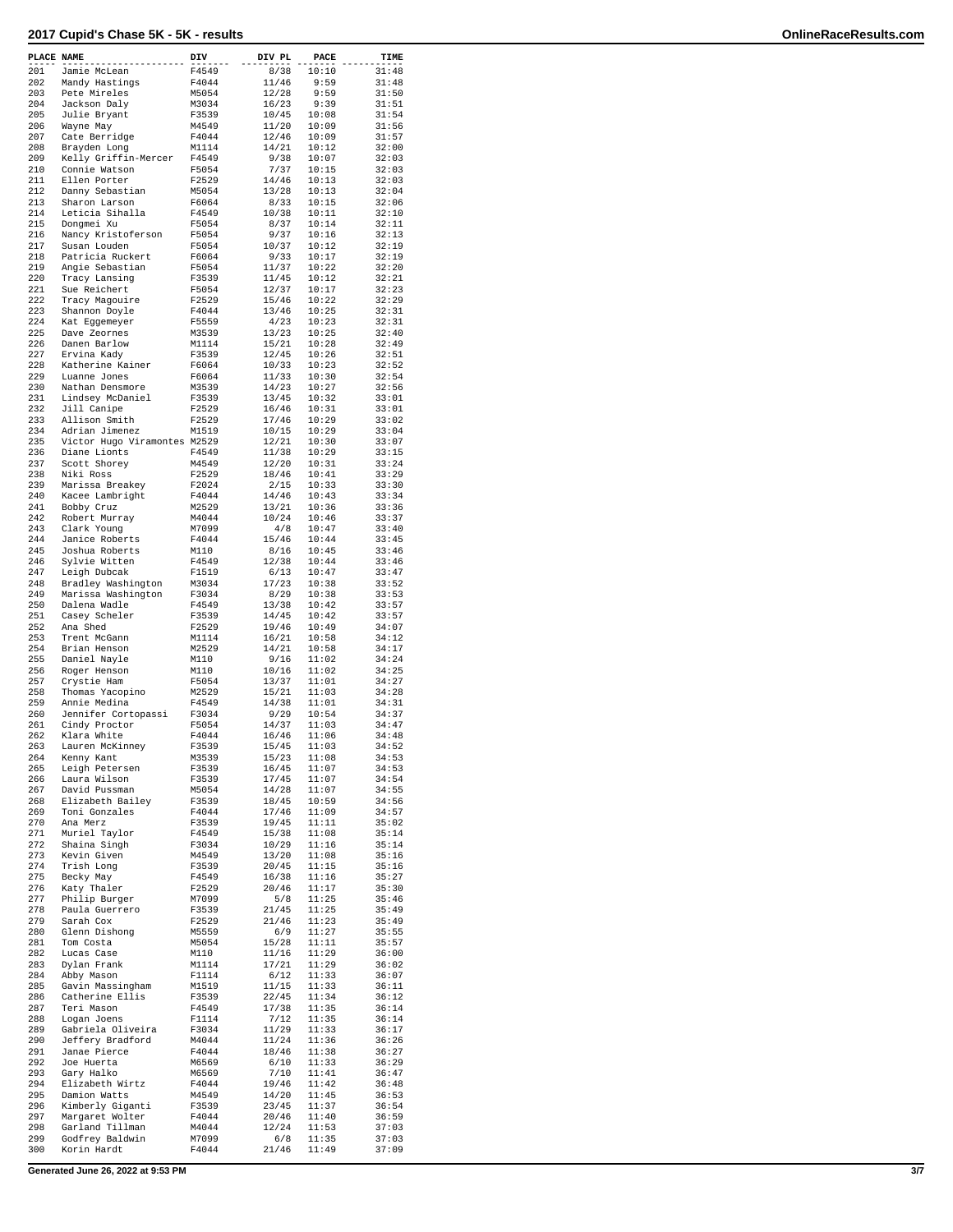| PLACE NAME |                                      | DIV            | DIV PL         | PACE           | TIME           |
|------------|--------------------------------------|----------------|----------------|----------------|----------------|
| 301        | Laurie Bowen                         | F5559          | 5/23           | 11:47          | 37:15          |
| 302        | Kathy Larue                          | F6064          | 12/33          | 11:48          | 37:19          |
| 303        | Candase Hokanson                     | F2529          | 22/46          | 11:53<br>11:57 | 37:27          |
| 304<br>305 | Michelle Dietert<br>Stephanie Arthur | F5054<br>F6064 | 15/37<br>13/33 | 11:59          | 37:33<br>37:33 |
| 306        | Todd Wisti                           | M5054          | 16/28          | 11:51          | 37:41          |
| 307        | Mindy Canipe                         | F4549          | 18/38          | 12:01          | 37:42          |
| 308        | Grace Kraemer                        | F2024          | 3/15           | 11:56          | 37:49          |
| 309        | Spencer Kraemer                      | M2024          | 3/4            | 11:56          | 37:49          |
| 310        | Mariana Aguilera                     | F1519          | 7/13           | 12:04          | 37:52          |
| 311        | James Ancmon                         | M5559          | 7/9            | 12:06          | 37:52          |
| 312        | Calvin Vanderwal                     | M4549          | 15/20          | 12:02          | 37:54          |
| 313        | Crystal Graves                       | F3539          | 24/45          | 11:58          | 37:55          |
| 314        | Todd Ross                            | M4044          | 13/24          | 12:11          | 38:03          |
| 315        | Jeremiah Mosbey                      | M110           | 12/16          | 12:07          | 38:03          |
| 316<br>317 | Rebekah Hall<br>Rhonda Whoolery      | F2529<br>F4549 | 23/46<br>19/38 | 12:11<br>12:07 | 38:17<br>38:19 |
| 318        | Lindsay Neighbors                    | F1114          | 8/12           | 12:04          | 38:21          |
| 319        | Michele Bryant                       | F4044          | 22/46          | 12:14          | 38:25          |
| 320        | Michelle Ross                        | F4549          | 20/38          | 12:21          | 38:32          |
| 321        | Martha Murgia                        | F5559          | 6/23           | 12:19          | 38:36          |
| 322        | Kristopher Orna                      | M3034          | 18/23          | 12:16          | 38:44          |
| 323        | Kimberley Medina                     | F3034          | 12/29          | 12:20          | 38:54          |
| 324        | Michael Guitron                      | M6569          | 8/10           | 12:22          | 38:58          |
| 325        | Ruth Guitron                         | F5559          | 7/23           | 12:22          | 38:59          |
| 326<br>327 | Margarita Camero                     | F3034          | 13/29          | 12:28<br>12:30 | 39:08<br>39:10 |
| 328        | Charles Hamilton<br>Ilyanna Kadich   | M6064<br>F4044 | 8/8<br>23/46   | 12:30          | 39:11          |
| 329        | Beverly Hejl                         | F2529          | 24/46          | 12:30          | 39:12          |
| 330        | Rowan Tyler                          | M110           | 13/16          | 12:31          | 39:14          |
| 331        | Brandy Steffek                       | F3539          | 25/45          | 12:27          | 39:14          |
| 332        | Allison Montgomery                   | F1519          | 8/13           | 12:31          | 39:15          |
| 333        | Bailey Sebastian                     | F2024          | 4/15           | 12:37          | 39:22          |
| 334        | Matthew Rosenberg                    | M3539          | 16/23          | 12:38          | 39:26          |
| 335        | Ava Montandon                        | F110           | 2/16           | 12:36          | 39:32          |
| 336        | Elle Montandon                       | F1114          | 9/12           | 12:37          | 39:34          |
| 337        | Regina Matthews                      | F4044          | 24/46          | 12:32          | 39:40          |
| 338<br>339 | Kylee Breger<br>Jennifer Bailey      | F110<br>F3539  | 3/16           | 12:42<br>12:42 | 39:48<br>39:49 |
| 340        | Bruce Wallace                        | M4044          | 26/45<br>14/24 | 12:43          | 39:52          |
| 341        | Ashlyn Clawson                       | F1114          | 10/12          | 12:40          | 40:05          |
| 342        | Greg Herriott                        | M4549          | 16/20          | 12:51          | 40:29          |
| 343        | Araceli Sanchez                      | F4549          | 21/38          | 12:50          | 40:31          |
| 344        | Breanna Herriott                     | F4044          | 25/46          | 12:52          | 40:31          |
| 345        | Kathi Montalbano                     | F3539          | 27/45          | 12:50          | 40:37          |
| 346        | Sabrina Iwami                        | F2529          | 25/46          | 12:56          | 40:42          |
| 347        | Nick Guajardo                        | M1114          | 18/21          | 12:57          | 40:43          |
| 348        | Demetrice Spearman                   | M2529          | 16/21          | 13:00          | 40:54          |
| 349        | Roxanne Ortega                       | F2529          | 26/46          | 13:00          | 40:56          |
| 350<br>351 | Matt Collins<br>Sherry Allsup        | M3034<br>F4044 | 19/23<br>26/46 | 13:00<br>13:07 | 41:05<br>41:08 |
| 352        | Mark Rehmann                         | M5054          | 17/28          | 13:08          | 41:14          |
| 353        | Hanna Hoffman                        | F2529          | 27/46          | 13:09          | 41:15          |
| 354        | Sadie Allsup                         | F110           | 4/16           | 13:10          | 41:16          |
| 355        | Eileen Rehmann                       | F5054          | 16/37          | 13:09          | 41:18          |
| 356        | Melissa George                       | F3034          | 14/29          | 13:14          | 41:19          |
| 357        | Tisha Kolek                          | F4044          | 27/46          | 13:16          | 41:30          |
| 358        | Chris Wineland                       | M5054          | 18/28          | 13:16          | 41:31          |
| 359        | Bridget Chapman                      | F5054          | 17/37          | 13:16          | 41:32          |
| 360        | Michael Pehl                         | M5054          | 19/28          | 13:03          | 41:33          |
| 361<br>362 | Dawn Pehl                            | F4044<br>F4044 | 28/46          | 13:03<br>13:12 | 41:35          |
| 363        | Crystal Mattice<br>Ella Booras       | F110           | 29/46<br>5/16  | 13:10          | 41:36<br>41:41 |
| 364        | Chris Snyder                         | M5054          | 20/28          | 13:11          | 41:41          |
| 365        | Kristin Snyder                       | F4549          | 22/38          | 13:11          | 41:42          |
| 366        | Courtney Lovins                      | F3539          | 28/45          | 13:19          | 41:49          |
| 367        | Meg Reyes                            | F3034          | 15/29          | 13:22          | 41:58          |
| 368        | Char Wittenberg                      | F5559          | 8/23           | 13:22          | 41:59          |
| 369        | Lisa Bernstein                       | F2529          | 28/46          | 13:21          | 42:04          |
| 370        | Minda George                         | F5559          | 9/23           | 13:30          | 42:10          |
| 371<br>372 | Zack Guajardo<br>Samantha Ortiz      | M1519<br>F2024 | 12/15<br>5/15  | 13:28<br>13:28 | 42:22<br>42:23 |
| 373        | Andrew Bahrs                         | M1114          | 19/21          | 13:33          | 42:24          |
| 374        | Peter Bahrs                          | M5054          | 21/28          | 13:33          | 42:25          |
| 375        | Marcy Drapes                         | F5559          | 10/23          | 13:31          | 42:27          |
| 376        | Olivia Drapes                        | F2024          | 6/15           | 13:31          | 42:29          |
| 377        | James Stephens                       | M7099          | 7/8            | 13:40          | 42:41          |
| 378        | Connie Boose                         | F5559          | 11/23          | 13:39          | 42:56          |
| 379        | Pam Kimbrel                          | F6064          | 14/33          | 13:40          | 42:57          |
| 380        | Brinn Brawner                        | F110           | 6/16           | 13:40          | 43:02          |
| 381        | Ian Brawner                          | M3034          | 20/23          | 13:41          | 43:02          |
| 382        | Steve Louden                         | M5054          | 22/28          | 13:41          | 43:04          |
| 383<br>384 | Annette Montgomery                   | F5054          | 18/37          | 13:45          | 43:07          |
| 385        | Brendon Frey<br>Emilie Hailey        | M3539<br>F2529 | 17/23<br>29/46 | 13:41<br>13:43 | 43:09<br>43:14 |
| 386        | Allison Hailey                       | F5559          | 12/23          | 13:43          | 43:14          |
| 387        | Daniel Barrero                       | M3539          | 18/23          | 13:48          | 43:18          |
| 388        | Kelly Bahrs                          | F5054          | 19/37          | 13:59          | 43:38          |
| 389        | Paige Saucedo                        | F2024          | 7/15           | 13:51          | 43:41          |
| 390        | Lakeyta Stewart                      | F4549          | 23/38          | 13:48          | 43:41          |
| 391        | Jeff Schultze                        | M4044          | 15/24          | 13:57          | 43:42          |
| 392        | Michelle Gonzalez                    | F4044          | 30/46          | 13:52          | 43:42          |
| 393        | Eldred Stewart                       | M4549          | 17/20          | 13:49          | 43:43          |
| 394        | Jaime Schultze                       | F3539          | 29/45          | 13:58          | 43:43          |
| 395<br>396 | Karla Brawner                        | F3034<br>M2529 | 16/29<br>17/21 | 13:54<br>13:58 | 43:47<br>43:48 |
| 397        | Jeffrey Vasquez<br>Lyndi Vasquez     | F3539          | 30/45          | 13:58          | 43:48          |
| 398        | Robyn Densmore                       | F3539          | 31/45          | 13:57          | 43:50          |
| 399        | Laurie Brewer                        | F4549          | 24/38          | 13:57          | 43:55          |
| 400        | Jennifer Stowers                     | F2529          | 30/46          | 13:57          | 43:57          |
|            |                                      |                |                |                |                |

**Generated June 26, 2022 at 9:53 PM 4/7**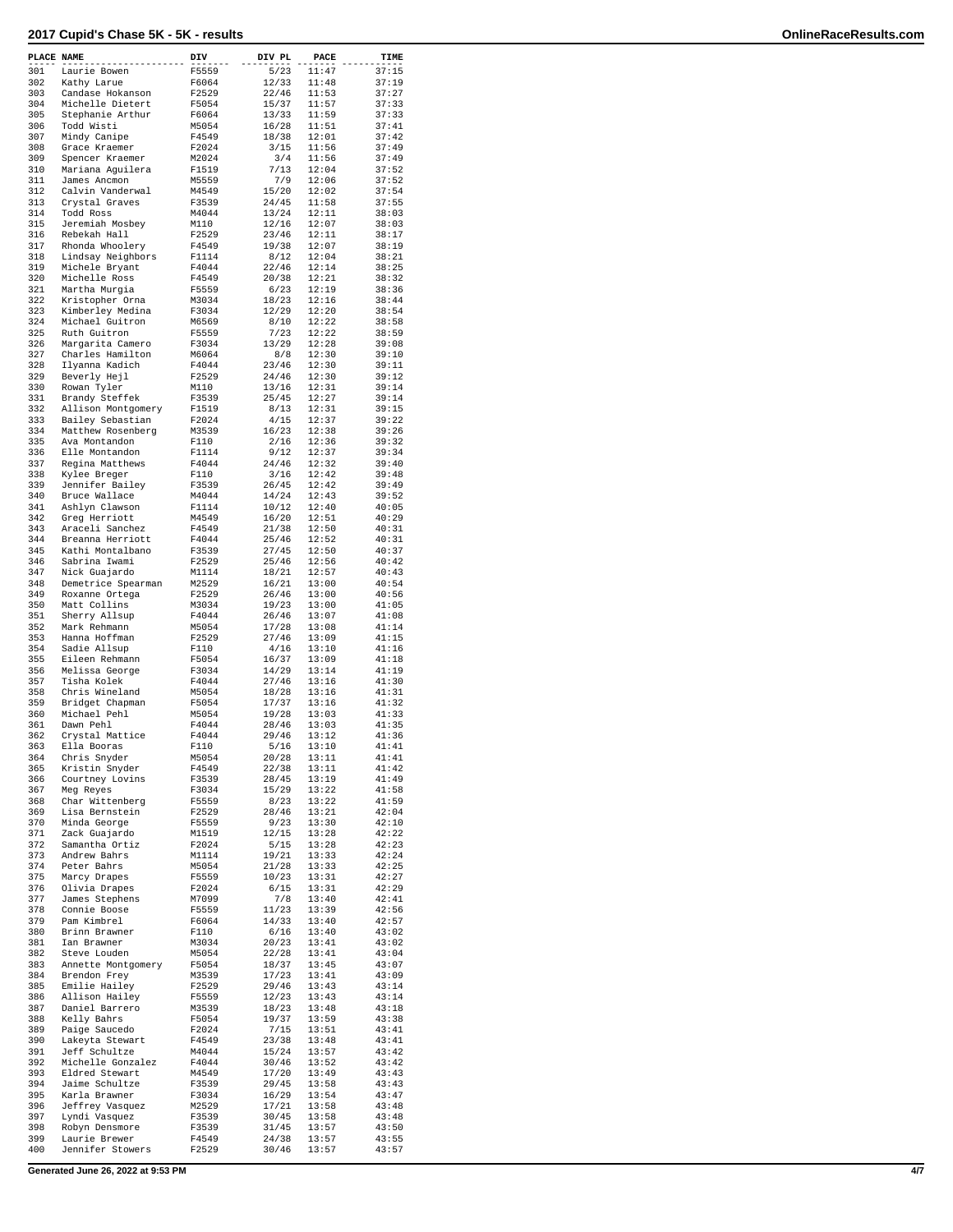| PLACE NAME |                                      | DIV            | DIV PL         | PACE           | TIME           |
|------------|--------------------------------------|----------------|----------------|----------------|----------------|
| 401        | Barbara Cortez                       | F4044          | 31/46          | 13:56          | 44:06          |
| 402        | Haley Cortez                         | F2024          | 8/15           | 13:57          | 44:09          |
| 403        | Connie Ramirez                       | F4549          | 25/38          | 13:56          | 44:13          |
| 404        | Jennifer Yates                       | F2529          | 31/46          | 14:05          | 44:21          |
| 405        | Melissa Horsak                       | F4044          | 32/46          | 14:04          | 44:31          |
| 406        | Creed Foster                         | M4044          | 16/24          | 14:04          | 44:31          |
| 407        | Whitney Gonzalez                     | F2529          | 32/46          | 14:06          | 44:32          |
| 408        | Stephanie Salas                      | F4549          | 26/38          | 14:14          | 44:48          |
| 409        | Danette Tidwell                      | F4549          | 27/38          | 14:14          | 44:50          |
| 410        | Leila Edwa                           | F110           | 7/16           | 14:19          | 44:50          |
| 411<br>412 | Bonnie Edwa<br>Chloe Pierce          | F4549<br>F110  | 28/38<br>8/16  | 14:20<br>14:21 | 44:51<br>44:54 |
| 413        | Alexandria Tyson                     | F2529          | 33/46          | 14:20          | 45:02          |
| 414        | Mario Aviles                         | M1114          | 20/21          | 14:16          | 45:09          |
| 415        | Abrianna Aviles                      | F1114          | 11/12          | 14:29          | 45:11          |
| 416        | Paula Herrim                         | F5559          | 13/23          | 14:27          | 45:13          |
| 417        | Rudy Gonzalez                        | M4044          | 17/24          | 14:22          | 45:25          |
| 418        | Stacy Gonzalez                       | F4044          | 33/46          | 14:23          | 45:27          |
| 419        | Bonnie Foster                        | F6569          | 2/9            | 14:23          | 45:30          |
| 420        | Titus McIntosh                       | M110           | 14/16          | 14:27          | 45:40          |
| 421        | Addison Simon                        | F110           | 9/16           | 14:21          | 45:40          |
| 422        | Vicki Stephens                       | F6569          | 3/9            | 14:38          | 45:42          |
| 423        | Erich Ellsworth                      | M1519          | 13/15          | 14:30          | 45:43          |
| 424        | Kyanna Ducey                         | F110           | 10/16          | 14:27          | 45:51          |
| 425        | Kelly Cavender                       | M5054          | 23/28          | 14:42          | 45:51          |
| 426<br>427 | Debby Krueger                        | F6064          | 15/33          | 14:39          | 45:55          |
| 428        | Tamara Graham<br>Alex Nault          | F5559<br>M2529 | 14/23<br>18/21 | 14:30<br>14:32 | 46:00<br>46:01 |
| 429        | Krista Kruse                         | F3539          | 32/45          | 14:31          | 46:09          |
| 430        | Shauna Klaus                         | F3034          | 17/29          | 14:33          | 46:11          |
| 431        | Cameron Canipe                       | M2529          | 19/21          | 14:45          | 46:14          |
| 432        | Jennifer Glasgow                     | F3539          | 33/45          | 14:39          | 46:21          |
| 433        | Jeanie Cavender                      | F2529          | 34/46          | 14:50          | 46:31          |
| 434        | Charlene Snyder                      | F6064          | 16/33          | 14:50          | 46:32          |
| 435        | Karen Stroud                         | F6064          | 17/33          | 14:51          | 46:35          |
| 436        | Cheryl Glasgow                       | F6569          | 4/9            | 14:47          | 46:48          |
| 437        | Mary Waters                          | F5559          | 15/23          | 14:52          | 46:51          |
| 438        | Emily Johnson                        | F5559          | 16/23          | 14:59          | 46:55          |
| 439        | Patti Woods                          | F6064          | 18/33          | 15:00          | 47:09          |
| 440        | Peggy Kuhns                          | F5559          | 17/23          | 15:01          | 47:10          |
| 441        | Danyelle Ellsworth                   | F2024          | 9/15           | 15:00          | 47:17          |
| 442<br>443 | Brandi Lankford                      | F2529          | 35/46          | 14:57          | 47:17          |
| 444        | Lilia Vanderwal<br>Hunter Caldwell   | F4549<br>F110  | 29/38          | 15:06<br>15:14 | 47:28<br>47:42 |
| 445        | Chris Hardt                          | M4549          | 11/16<br>18/20 | 15:13          | 47:43          |
| 446        | Mike Bezner                          | M6569          | 9/10           | 15:14          | 47:44          |
| 447        | Susie Miyauchi                       | F6569          | 5/9            | 15:13          | 47:51          |
| 448        | Savannah Bowman                      | F1519          | 9/13           | 15:13          | 47:52          |
| 449        | Taresa McNeely                       | F4549          | 30/38          | 15:19          | 48:13          |
| 450        | Dana Gurley                          | F4044          | 34/46          | 15:20          | 48:17          |
| 451        | Lindsey Noonan                       | F6569          | 6/9            | 15:24          | 48:19          |
| 452        | Christine Bowman                     | F4549          | 31/38          | 15:25          | 48:30          |
| 453        | Nancy Murray                         | F5054          | 20/37          | 15:21          | 48:30          |
| 454        | Shannon Daniels                      | F4549          | 32/38          | 15:22          | 48:32          |
| 455        | Katie Neighbors                      | F1519          | 10/13          | 15:20          | 48:32          |
| 456        | Sharon Ries                          | F5054          | 21/37          | 15:26          | 48:33          |
| 457        | Lisa Neighbors                       | F5054          | 22/37          | 15:21          | 48:35          |
| 458<br>459 | Jaci Powers<br>Danica Barlow         | F5054          | 23/37<br>12/16 | 15:28<br>15:31 | 48:37<br>48:42 |
| 460        | Dwayne Barlow                        | F110<br>M4549  | 19/20          | 15:34          | 48:53          |
| 461        | Michael Haze                         | M3539          | 19/23          | 15:33          | 49:04          |
| 462        | Michelle Barlow                      | F4044          | 35/46          | 15:38          | 49:04          |
| 463        | Haley Carr                           | F3539          | 34/45          | 15:28          | 49:12          |
| 464        | Laura Massingham                     | F4044          | 36/46          | 15:28          | 49:12          |
| 465        | Kelli Timmerman                      | F4044          | 37/46          | 15:37          | 49:23          |
| 466        | Carrie Jarvis                        | F4044          | 38/46          | 15:42          | 49:41          |
| 467        | Jodi Ellsworth                       | F1519          | 11/13          | 15:48          | 49:47          |
| 468        | Christie Gardner                     | F6064          | 19/33          | 15:50          | 50:08          |
| 469        | Polly Herriott                       | F7099          | 3/10           | 15:50          | 50:08          |
| 470<br>471 | Angie Clawson<br>Stephanie Hernandez | F5054<br>F4044 | 24/37<br>39/46 | 15:59<br>16:02 | 50:24<br>50:38 |
| 472        | Jessica Hernandez                    | F2024          | 10/15          | 16:03          | 50:43          |
| 473        | Howard Rubinfeld                     | M6569          | 10/10          | 16:15          | 50:47          |
| 474        | Jodell Johnson                       | F5559          | 18/23          | 16:09          | 50:53          |
| 475        | Mark Edrys                           | M5054          | 24/28          | 16:17          | 51:03          |
| 476        | Michelle Gibbs                       | F5054          | 25/37          | 16:11          | 51:17          |
| 477        | Hudson Brown                         | F110           | 13/16          | 16:10          | 51:17          |
| 478        | George Brown                         | M3539          | 20/23          | 16:10          | 51:18          |
| 479        | Rebecca Neal                         | F2024          | 11/15          | 16:11          | 51:18          |
| 480        | Savanna Rudasill                     | F2024          | 12/15          | 16:12          | 51:20          |
| 481        | Keri Rudasill                        | F5054          | 26/37          | 16:12          | 51:20          |
| 482        | Wiley Rudasill                       | M5054          | 25/28          | 16:13          | 51:22          |
| 483<br>484 | Cynthia Trahan                       | F6064          | 20/33          | 16:20          | 51:27          |
| 485        | Odette Rawcliffe                     | F6064          | 21/33          | 16:20          | 51:28<br>51:34 |
| 486        | Stephanie Jimenez<br>Amin Habibnia   | F1519<br>M3034 | 12/13<br>21/23 | 16:26<br>16:28 | 51:41          |
| 487        | Michelle Habibnia                    | F3539          | 35/45          | 16:30          | 51:46          |
| 488        | Dahlia Martinez                      | F3539          | 36/45          | 16:30          | 51:51          |
| 489        | Mildred Davis                        | F7099          | 4/10           | 16:31          | 52:07          |
| 490        | Gloria Ankrah-Bonsu                  | F2529          | 36/46          | 16:37          | 52:14          |
| 491        | Carolyn Barbian                      | F5559          | 19/23          | 16:38          | 52:17          |
| 492        | Philip Owens                         | M7099          | 8/8            | 16:32          | 52:19          |
| 493        | Lori Marrow                          | F6064          | 22/33          | 16:10          | 52:28          |
| 494        | Ron Marrow                           | M5559          | 8/9            | 16:10          | 52:29          |
| 495        | Kenneth Dunlop                       | M3539          | 21/23          | 16:44          | 52:43          |
| 496        | Brenda Dunlop                        | F3539          | 37/45          | 16:44          | 52:46          |
| 497        | Tina Olson                           | F3034          | 18/29          | 16:46          | 52:48          |
| 498        | Wesley Brown                         | F110           | 14/16          | 16:40          | 52:51          |
| 499<br>500 | Suzanne Latimer<br>Jennifer Banister | M4044          | 18/24<br>27/37 | 16:51<br>16:59 | 53:09<br>53:27 |
|            |                                      | F5054          |                |                |                |

**Generated June 26, 2022 at 9:53 PM 5/7**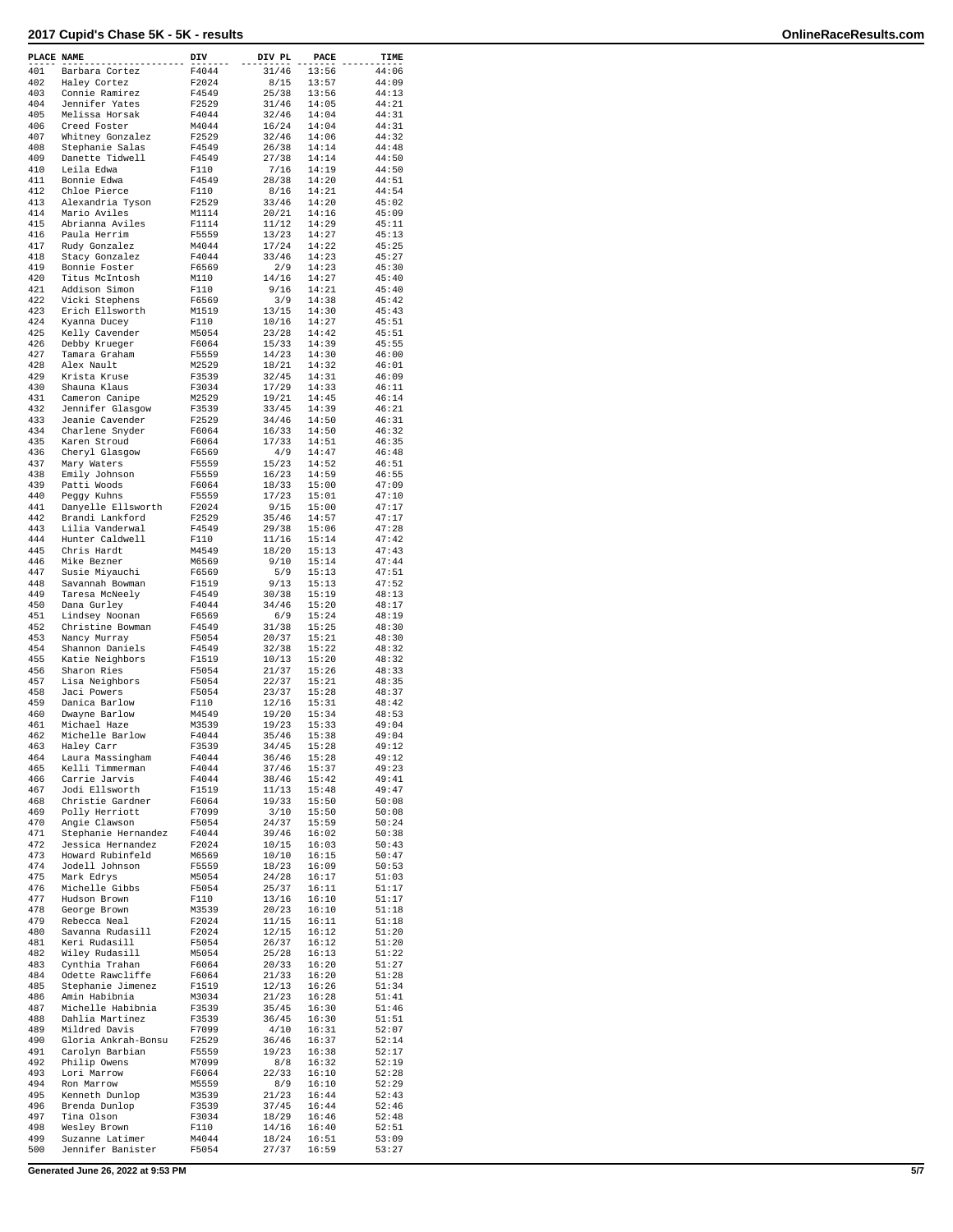| PLACE NAME |                                     | DIV            | DIV PL         | PACE           | TIME               |
|------------|-------------------------------------|----------------|----------------|----------------|--------------------|
| 501        | Julie Horner                        | F5054          | 28/37          | 17:00          | 53:28              |
| 502        | Dora Allman                         | F4549          | 33/38          | 16:59          | 53:28              |
| 503        | Petra Sanchez                       | F5054          | 29/37          | 17:00          | 53:30              |
| 504        | Garrett Banister                    | M2024          | 4/4            | 17:01          | 53:32              |
| 505        | Barbara Picone                      | F7099          | 5/10           | 16:56          | 53:36              |
| 506        | Margaret Schmidt                    | F6064          | 23/33          | 17:01          | 53:39              |
| 507        | Evelyn Rossi                        | F6064          | 24/33          | 17:01          | 53:39              |
| 508        | Heidi Tyler                         | F4044          | 40/46          | 16:57          | 53:47              |
| 509        | Joe Salazar                         | M2529          | 20/21          | 17:03          | 53:50              |
| 510        | Susan Muniz                         | F4044          | 41/46          | 17:07          | 54:00              |
| 511<br>512 | Veronica Laney<br>Dahlia Z Lopez    | F3034<br>F6064 | 19/29<br>25/33 | 17:19<br>17:17 | 54:03<br>54:09     |
| 513        | Adriana Herrera                     | F2024          | 13/15          | 17:23          | 54:14              |
| 514        | Valerie Simon                       | F3539          | 38/45          | 17:10          | 54:28              |
| 515        | Eric Poortinga                      | M3539          | 22/23          | 17:16          | 54:30              |
| 516        | Carolyn Sutton                      | F6569          | 7/9            | 17:18          | 54:34              |
| 517        | Shannon Poortinga                   | F3539          | 39/45          | 17:18          | 54:35              |
| 518        | Ann Ochs                            | F5054          | 30/37          | 17:25          | 54:37              |
| 519        | Jan Jansen                          | F5559          | 20/23          | 17:25          | 54:38              |
| 520        | Colin Ochs                          | M4044          | 19/24          | 17:25          | 54:38              |
| 521        | Kimberly Strickland                 | F3034          | 20/29          | 17:33          | 54:46              |
| 522        | Joy Schultz                         | F5054          | 31/37          | 17:18          | 54:46              |
| 523        | Rilee Faught                        | F110           | 15/16          | 17:18          | 54:49              |
| 524        | Kristen Barnett                     | F2529          | 37/46          | 17:21          | 54:50              |
| 525        | Ashlie Faught                       | F2529          | 38/46          | 17:19          | 54:50              |
| 526        | Cathy Garza                         | F3034          | 21/29          | 17:22          | 54:52              |
| 527<br>528 | Kat Garza<br>Cerissa Tillman        | F2529          | 39/46<br>40/45 | 17:22          | 54:54<br>55:04     |
| 529        | Raydon McIntosh                     | F3539<br>M4044 | 20/24          | 17:39<br>17:33 | 55:20              |
| 530        | Mary McIntosh                       | F3034          | 22/29          | 17:34          | 55:21              |
| 531        | Elizabeth Edmiston                  | F5054          | 32/37          | 17:41          | 55:31              |
| 532        | Jeff Edmiston                       | M5054          | 26/28          | 17:42          | 55:35              |
| 533        | Jessica Taylor                      | F3539          | 41/45          | 17:43          | 55:43              |
| 534        | Paige Taylor                        | F2024          | 14/15          | 17:43          | 55:46              |
| 535        | Dale Rubinfeld                      | F6569          | 8/9            | 17:59          | 56:12              |
| 536        | Rene Carden                         | F5054          | 33/37          | 17:45          | 56:14              |
| 537        | Mary Smith                          | F6064          | 26/33          | 17:59          | 56:14              |
| 538        | Jacob Moore                         | M110           | 15/16          | 17:46          | 56:16              |
| 539        | Camille Moore                       | F3034          | 23/29          | 17:47          | 56:22              |
| 540        | Gail Banet                          | F6569          | 9/9            | 17:56          | 56:30              |
| 541        | Jane Collins                        | F7099          | 6/10           | 17:57          | 56:32              |
| 542        | Zachary Hoyle                       | M1519          | 14/15          | 18:09          | 57:00              |
| 543        | Hilary Madsen                       | F3034          | 24/29          | 18:07          | 57:03              |
| 544<br>545 | Mark Tyrrell<br>Julia Taylor        | M4044<br>F6064 | 21/24<br>27/33 | 18:07<br>18:07 | 57:05<br>57:05     |
| 546        | Nela Santamaria                     | F3539          | 42/45          | 18:08          | 57:06              |
| 547        | Xander Troche                       | M1114          | 21/21          | 18:11          | 57:08              |
| 548        | Matt Starling                       | M3034          | 22/23          | 18:04          | 57:13              |
| 549        | Kylee Aviles                        | F110           | 16/16          | 18:05          | 57:21              |
| 550        | Kristin Aviles                      | F3034          | 25/29          | 18:08          | 57:27              |
| 551        | Marc Garcia                         | M3034          | 23/23          | 18:08          | 57:28              |
| 552        | Anne Grewell                        | F2529          | 40/46          | 18:14          | 57:36              |
| 553        | Spencer Stables                     | F2529          | 41/46          | 18:16          | 57:39              |
| 554        | Leah Bailey                         | F4044          | 42/46          | 18:30          | 58:04              |
| 555        | Joseph French                       | M4549          | 20/20          | 18:30          | 58:04              |
| 556        | Christian Martinez                  | F2529          | 42/46          | 18:32          | 58:16              |
| 557        | Viola Issleib                       | F4549          | 34/38          | 18:32          | 58:16              |
| 558<br>559 | Richard Clawson                     | M5559          | 9/9            | 18:32          | 58:22              |
| 560        | Lauren Clawson<br>Hortencia Laney   | F1519<br>F6064 | 13/13<br>28/33 | 18:33<br>18:33 | 58:26<br>58:26     |
| 561        | Maureen Black                       | F7099          | 7/10           | 18:35          | 58:29              |
| 562        | Jane Minson                         | F7099          | 8/10           | 18:36          | 58:29              |
| 563        | Beverly Hejl                        | F2529          | 43/46          | 18:27          | 58:31              |
| 564        | Aaron Garces                        | M1519          | 15/15          | 18:36          | 58:32              |
| 565        | Matt Droemer                        | M2529          | 21/21          | 18:27          | 58:32              |
| 566        | Blondell McCants                    | F6064          | 29/33          | 18:52          | 59:28              |
| 567        | Allison Starling                    | F3034          | 26/29          | 18:51          | 59:41              |
| 568        | Jeanine Williams                    | F4044          | 43/46          | 19:06          | 59:59              |
| 569        | Deana Zimmerhanzel                  | F5054          | 34/37          | 19:04          | 1:00:00            |
| 570        | Donna Dippel                        | F5054          | 35/37          | 19:04          | 1:00:00            |
| 571<br>572 | Rhonda Look<br>Deb Sanford          | F6064<br>F6064 | 30/33<br>31/33 | 19:05<br>19:06 | 1:00:18<br>1:00:18 |
| 573        | Elizabeth Lupo                      | F5559          | 21/23          | 19:06          | 1:00:19            |
| 574        | Courtney Yacopino                   | F2024          | 15/15          | 19:08          | 1:00:22            |
| 575        | Al Sanchez                          | M5054          | 27/28          | 19:10          | 1:00:28            |
| 576        | Maribel Serrano                     | F4044          | 44/46          | 19:10          | 1:00:29            |
| 577        | Anelly Sanchez                      | F3034          | 27/29          | 19:10          | 1:00:30            |
| 578        | Charles Gordon                      | M4044          | 22/24          | 19:26          | 1:00:54            |
| 579        | Dan Cornett                         | M4044          | 23/24          | 19:25          | 1:00:55            |
| 580        | Maddie Cornett                      | F1114          | 12/12          | 19:26          | 1:00:57            |
| 581        | Amy Jacobsen                        | F2529          | 44/46          | 19:28          | 1:00:59            |
| 582        | Amy Cornett                         | F4044          | 45/46          | 19:26          | 1:01:00            |
| 583        | Julie Dominguez                     | F4549          | 35/38          | 19:32          | 1:01:03            |
| 584        | Marcelo Sanchez                     | M5054          | 28/28          | 19:32          | 1:01:04            |
| 585        | Irma Sanchez                        | F4549          | 36/38          | 19:32          | 1:01:06            |
| 586<br>587 | Rachel Castro<br>Diana MacChiarelli | F6064<br>F5054 | 32/33<br>36/37 | 19:29<br>19:40 | 1:01:06<br>1:01:50 |
| 588        | Pam Thomas                          | F3539          | 43/45          | 19:41          | 1:01:52            |
| 589        | Crystal Martinez                    | F2529          | 45/46          | 19:41          | 1:01:52            |
| 590        | Dena Foster                         | F3034          | 28/29          | 19:48          | 1:02:04            |
| 591        | Joanna Foster                       | F3539          | 44/45          | 10:07          | 1:02:04            |
| 592        | Erika Ortega                        | F3034          | 29/29          | 19:50          | 1:02:15            |
| 593        | James Davis                         | M3539          | 23/23          | 19:42          | 1:02:22            |
| 594        | Carol Davis                         | F3539          | 45/45          | 19:44          | 1:02:29            |
| 595        | Patti Brown                         | F7099          | 9/10           | 19:53          | 1:02:43            |
| 596        | Dori Lacaille                       | F5054          | 37/37          | 19:56          | 1:02:51            |
| 597        | Gail Wheaton                        | F7099          | 10/10          | 19:57          | 1:02:52            |
| 598        | Megan Ringold                       | F2529          | 46/46          | 20:37          | 1:04:43            |
| 599        | Brayden Ringold                     | M110           | 16/16          | 20:37          | 1:04:44            |
| 600        | Julie Tietje                        | F5559          | 22/23          | 20:39          | 1:04:49            |